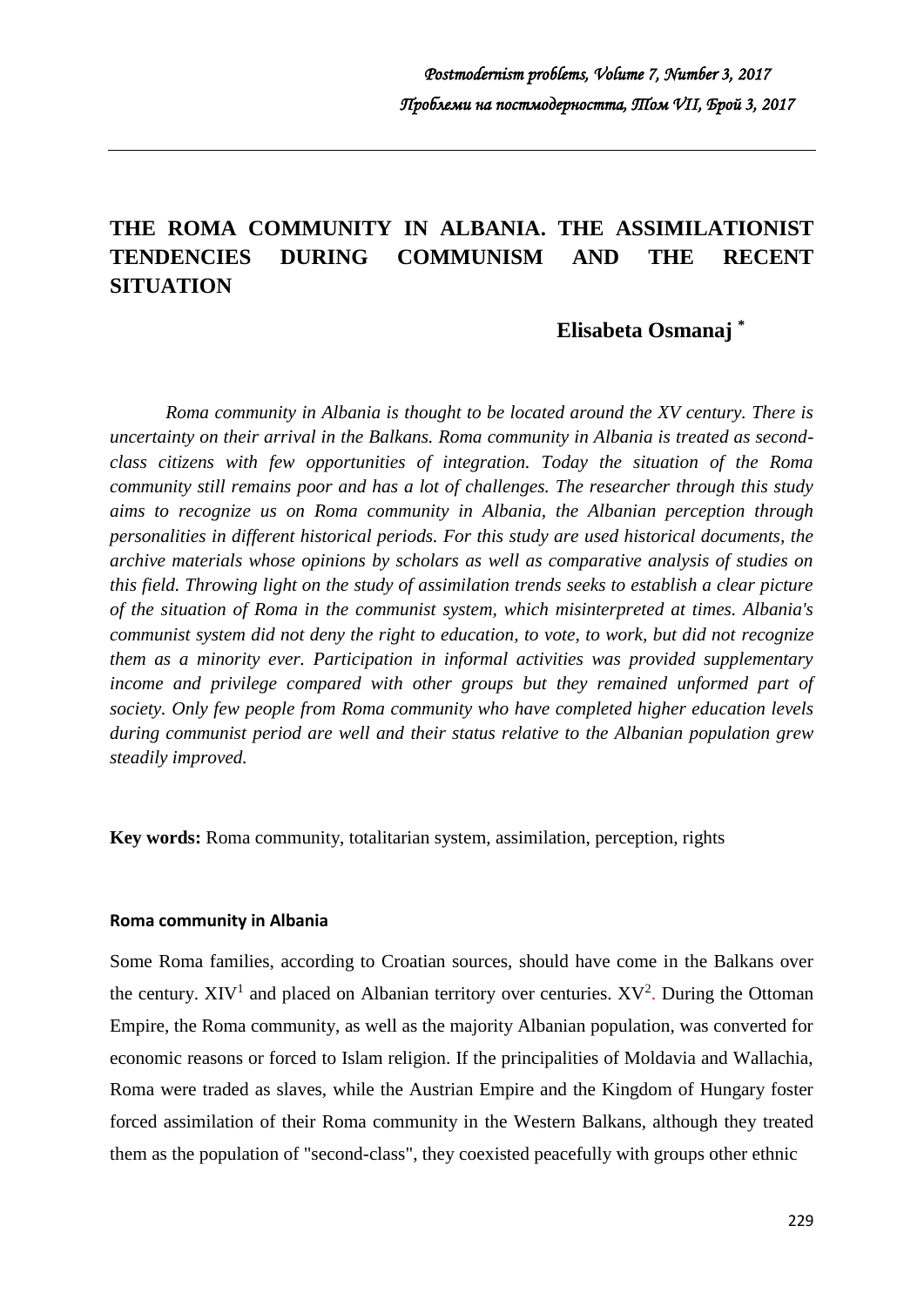and can pass freely borders. Koinova explains this with the fact that Roma community were only one of the numerous printed minorities on the periphery of the Ottoman Empire<sup>3</sup>

Albania's declaration of independence in 1912 was followed by a relatively better treatment of the Roma community<sup>4</sup>, although the social gap between Roma community and non-Roma population continued to exist<sup>5</sup>. During World War II, almost half a million Roma community people from different countries of Europe were executed or killed in Nazi concentration camps<sup>6</sup>.

In Albania, the treatment of Roma community people was relatively good and there were no concentration camps or ethnic cleansing<sup>7</sup>. However, some Roma community people actively participated in the National Liberation War supporting partisans.

In the socialist period (1945-1990), Roma community people had improvements in housing, education, health care and social services. As Albanians, they enjoyed full employment, although some of them were working as unskilled workers<sup>8</sup>. In villages, they worked in agriculture and farming. While in the cities, the Roma community people worked in construction, public services and handicrafts<sup>9</sup>. In addition, when economic activity private, especially after the Constitution of 1976, condemned by the law, many Roma community people continued the small business<sup>10</sup> which included the purchase of horses, of articles of crafts and other products, which they bought in the city and sold in the country and vice versa, playing the role of mediator between urban and rural areas<sup>11</sup>. Participation in these informal activities was provided supplementary income and privilege compared with other groups. Consequently, their status relative to the Albanian population grew steadily improved.

During the transition period, posts-communism, Roma community people, following the collapse and closure of state-owned enterprises, professional sided character of their low education and discrimination, passed from relative prosperity to extreme poverty. They are currently the poorest ethnic group and most marginalized in Albania<sup>12</sup>. Poor and very poor families cope with high levels of social exclusion, because they are not able to cope with daily necessities and less likely to be participating in processes that affect their lives individually, such as: employment and education. Although the Roma community population has been historically the poorest in Albania, the decline in the standard of living during the post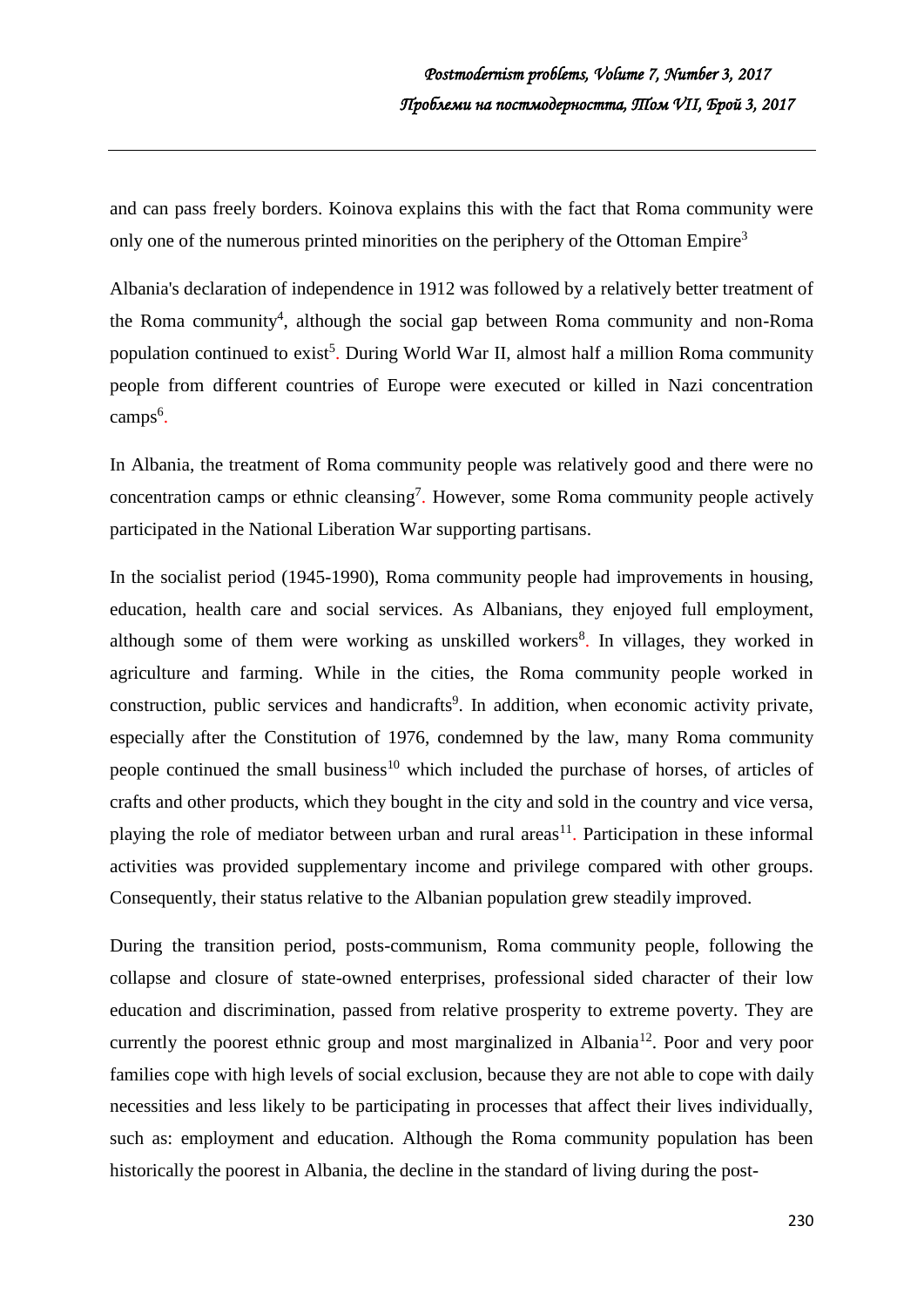communism transition was much faster than for some other population groups. This has created a vicious circle which reproduces illiteracy and low education level among Roma, which further deepens their marginalization in society.

On the other hand, post-communism transition directed to a market economy and democracy created opportunities for Roma community people to organize to express their identity and protect their interests. Starting from 1991, a number of NGOs were created in Albania, as Amaro Dives, Amaro Drom, Romani Baxt, Alb Roma, Roma Integration, Romani Kham, Disutni Albania, Roma woman, Roma North, Heart Mother, Active Albania etc. Some of them have local character, are fragmented and spread in certain groups or Roma tribes. However, some Roma were elected as councilors<sup>13</sup> in local government (Elbasan, Korça, Delvina, etc.). Despite participating in various political parties, Roma community people lack of direct representation and have no representatives in the public administration to protect their interests and needs.

#### **Albanian perception for Roma community people**

What are the opinions of other researchers, Albanian historians and Albanian anthropologists for this social group? In his "Albanian craftsmen<sup>14</sup>", Faik Konica talks about the formation of the Albanian cities in the Middle Ages and writes that "despite non-Mohamed communities were also groups of Gypsies (Gypsies) divided into two categories: nomadic gypsies or gypsies originating from India (region of Harigiri, state Katiawan in India), and no itinerant gypsies (magypt) originating from Egypt, Sudan, resident, typically, the periphery of the cities.In "Albanian Race"<sup>15</sup> we find this discussion: "The gypsies and gipsies are members of indide race. First called gypsies or even magypt. It seems that as in all Balkan region, also in Albania are distributed through Ottoman Empire. They do not pass nomadic life, but are located in different cities usually live in separate neighborhoods divided by Arbëresh population)." Historical Studies in the scientific journal No.2, 1975<sup>16</sup>, Nathaniel Andrea quotes the historian researcher Costas Ebiri "Roma and gypsies, ethnography and history of the Gypsies" and in his note no.25 writes: "Egyptian original, -slip gypsies, Egypt, and roman (gypsies) are of Indian origin.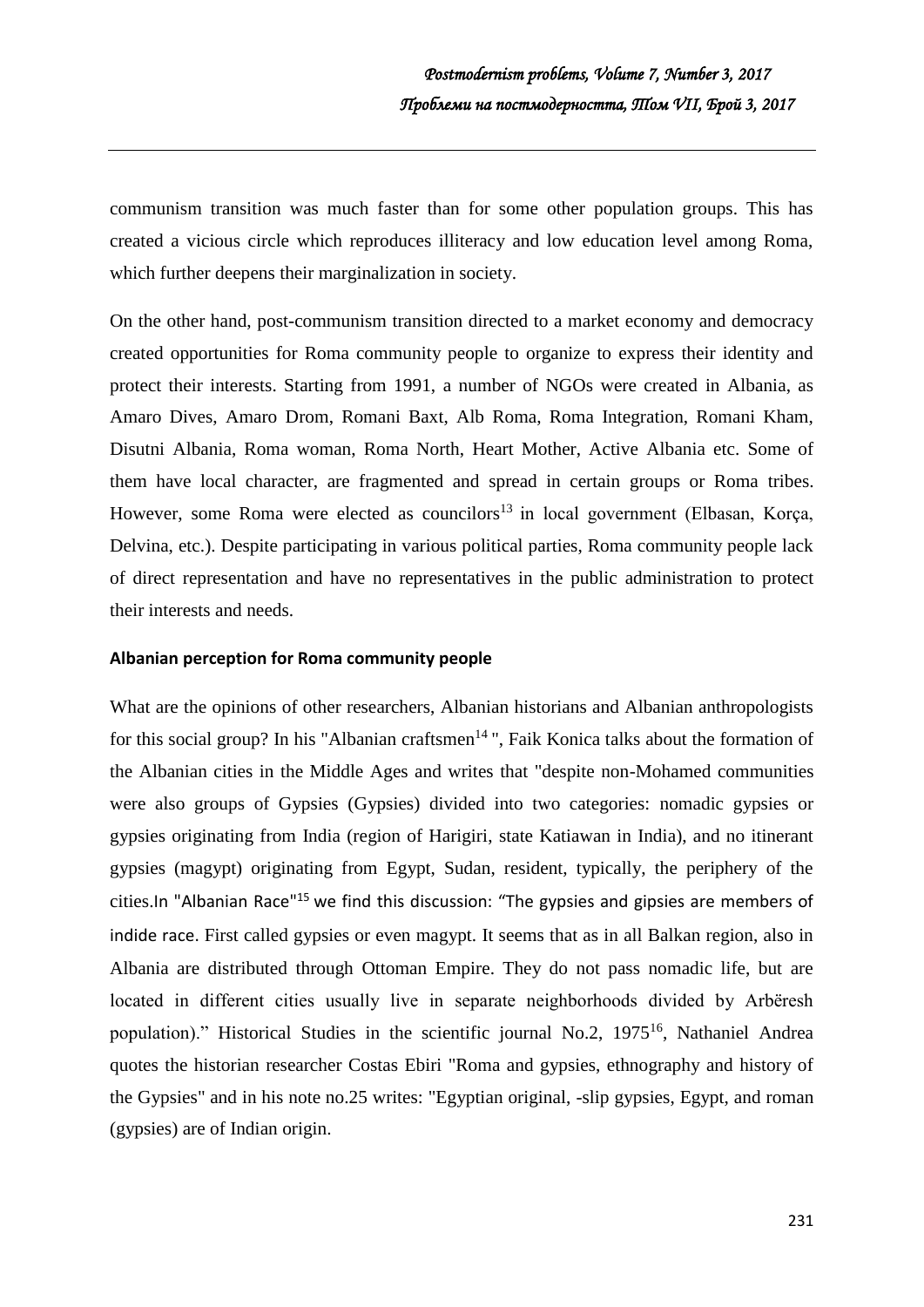In his book "Years of childhood", author Enver Hoxha writes $17$ : "... They are not of Egyptian origin, but Indian. They have migrated in westward with large groups at the time of Genghis Khan, even before that time". Further he writes: "According to a French historian, the word Gypsy does not come from Egypt, but from the Greek "IFTEST" that apparently could be linked to a locality in Peloponnese ... We in Gjirokastra call them "qifto".And in one of his speeches he said  $^{18}$ : "... But when we say that they have come from northwestern India, let's be clear: it comes to 1500 years or 1,600 years before, so in ancient times."

As stated above, it appears that there is some confusion in the use of names for gypsies social group. As to Sami Frashëri, Jakov Milaj, Andrew Nathaniel, Costas Ebiri used denominationgypsy, Roma, magypt interchangeably between them as synonyms. At his "Albanian Handicrafts" Konica denominates them gypsies and uses it as a synonym for naming magypt, gypsy and it is also used as a synonym for Roma. This is a wrong use, because its meaning is not known. As explained above, this word is synonymous with the word gypsy/magypt. Incorrect use of that is still visible today in the daily life from Arbëresh population for this social group form India. They still use these terms: gypsy, magypt, Roma. A lot of researchers highlight the origin of Egyptians (magypts) that is from Egypts. We find this highlight at: Sami Frashëri, Faik Konica, Prof. Dr. Alexander Xhuvani Çabej, Costa Ebiri, and the Albanian Academy of Sciences in 1980 and dictionary in 1984, relying on popular opinion. As noted above Enver Hoxha says that their origin is form India. Two scientific distortions are observed in the statements: 1) language, according to him, the word gypsy doesn't come from Egypt, but from the Greek "iftos"; 2) Historical: according to him, the gypsies are of Indian origin. But we stated above that denomination magjyp/egyptian comes from the name Egypt came, which in Latin and in Greek is aegyptius. Did Enver Hoxha correctthose scholars of Albanian language?! The word "iftos" as Gjirokastra dialect "qifto", that is a pronunciation of the first word, just reflect the pronunciation of Egypt in Greek language, and not a locality in the Peloponnese. He is inconsistent in his statements in timing of migration of Egyptians migration: time claims for time Genghis Khan, once a more ancient time, here 1,500 or 1,600 years before. This is proof that the policy of the communist regime against Roma and other minority language was not based on accurate information or coordinated efforts.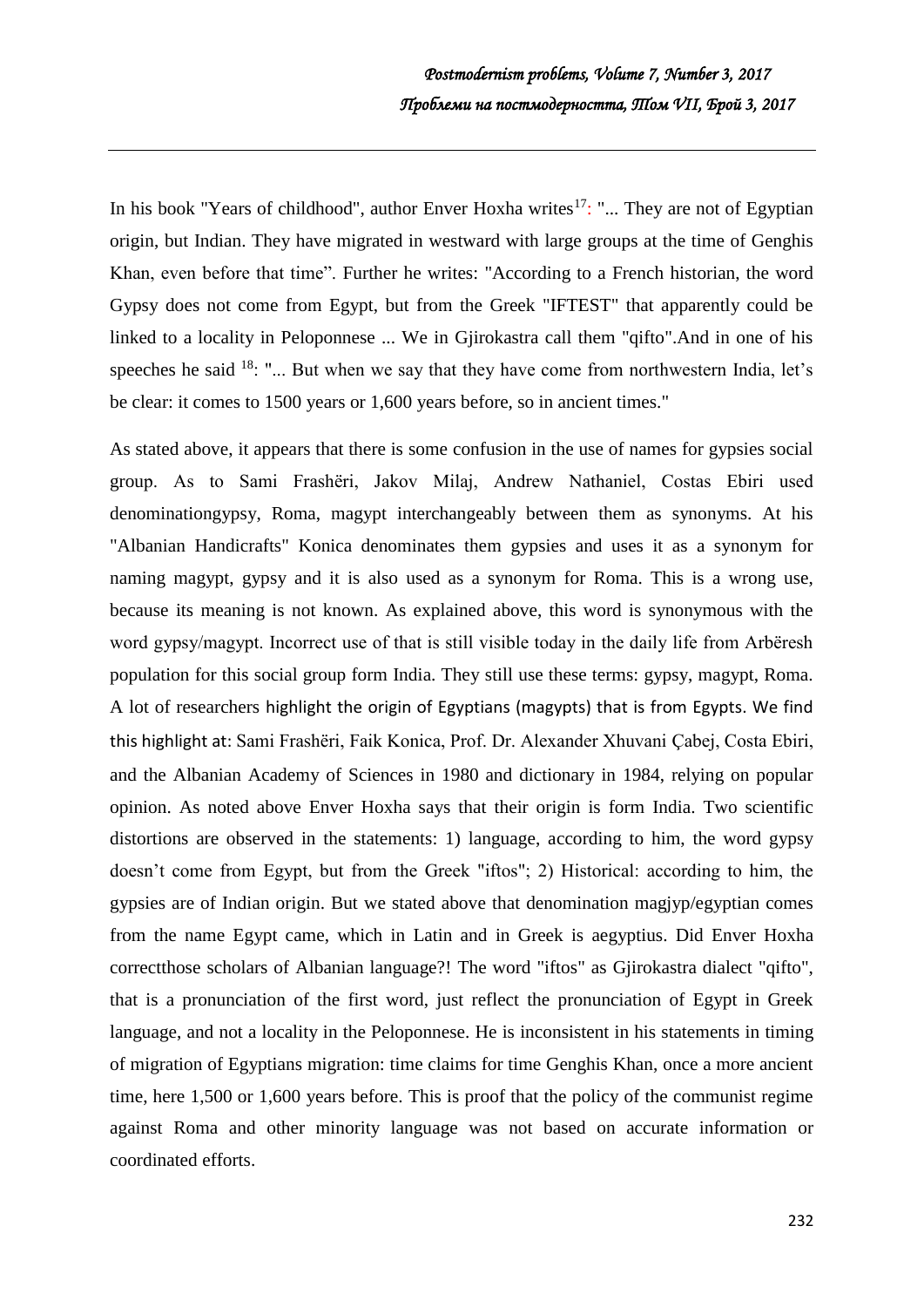### **Assimilationist tendencies**

Communist totalitarian system in Albania has tended assimilation about Roma population. This is shown on documents collected by researchers (E. Osmanaj registry 150 of the Albanian National Archive). After numerous studies and browsing the archive materials of the state there was a total lack of information about the Roma community. Roma population not only were not considered as a minority but never had the right from Albanian state to learn and study in their language. Roma population is described by the United Nations as a linguistic minority and it obliges all countries where Roma live to ensure those rights as a minority. This never happened in Albania. Here, Roma population always was considered as second-class citizens, it showed residences, schools, ordinary jobs which they were designated and waited.

#### **Notes**

- <sup>1</sup>David Crowe, John Kolsti, Albanian Gypsies: The Silent Survivors, in Crowe and Kolsti eds. , The Gypsies in Eastern Europe, (Armonk, New York: Sharpe, 1991), pg. 124
- <sup>2</sup>Maria Koinova, Minorities in Southeast Europe: Roma of Albania, Center for Documentation and Information on Minorities in Europe - Southeast Europe (CEDIME), 2000, pg. 96
- <sup>3</sup>Maria Koinova, Minorities in Southeast Europe:, pg. 125
- 4.ERRC, Një rast i panjohur: Romët në Shqipëri, 1997, pg. 56
- <sup>5</sup>Maria Koinova, Minorities in Southeast Europe:, fq. 135
- <sup>6</sup> Dena Ringold, Mitchel A. Orenstein, Erika Wilkens, Roma in an Expanding Europe: Breaking the Poverty Cycle, A World Bank Study, Washington D. C. , 2003
- $7$  Idem 6
- 8 Isabele Fonseca, Among the Gypsies, The New Yorker, 25 September 1995
- <sup>9</sup>Bujar Taho, Document on the Situation of Roma in Albania, 2002

<sup>10</sup>Hermine De Soto etj., Roma and Egyptians in Albania

- <sup>11</sup>Courthiade M., Duka J., A Social and historical profile of the Rroms in Albania. 1990s. A draft paper provided by the authors
- <sup>12</sup> Hermine De Soto, etj, Poverty in Albania
- <sup>13</sup>CRS., Project "Roma Participation in Local Elections 2007", Successful Roma Model of Political Representation, Tirana May 2007
- <sup>14</sup> Faik Konica: " Esnafët shqiptarë"